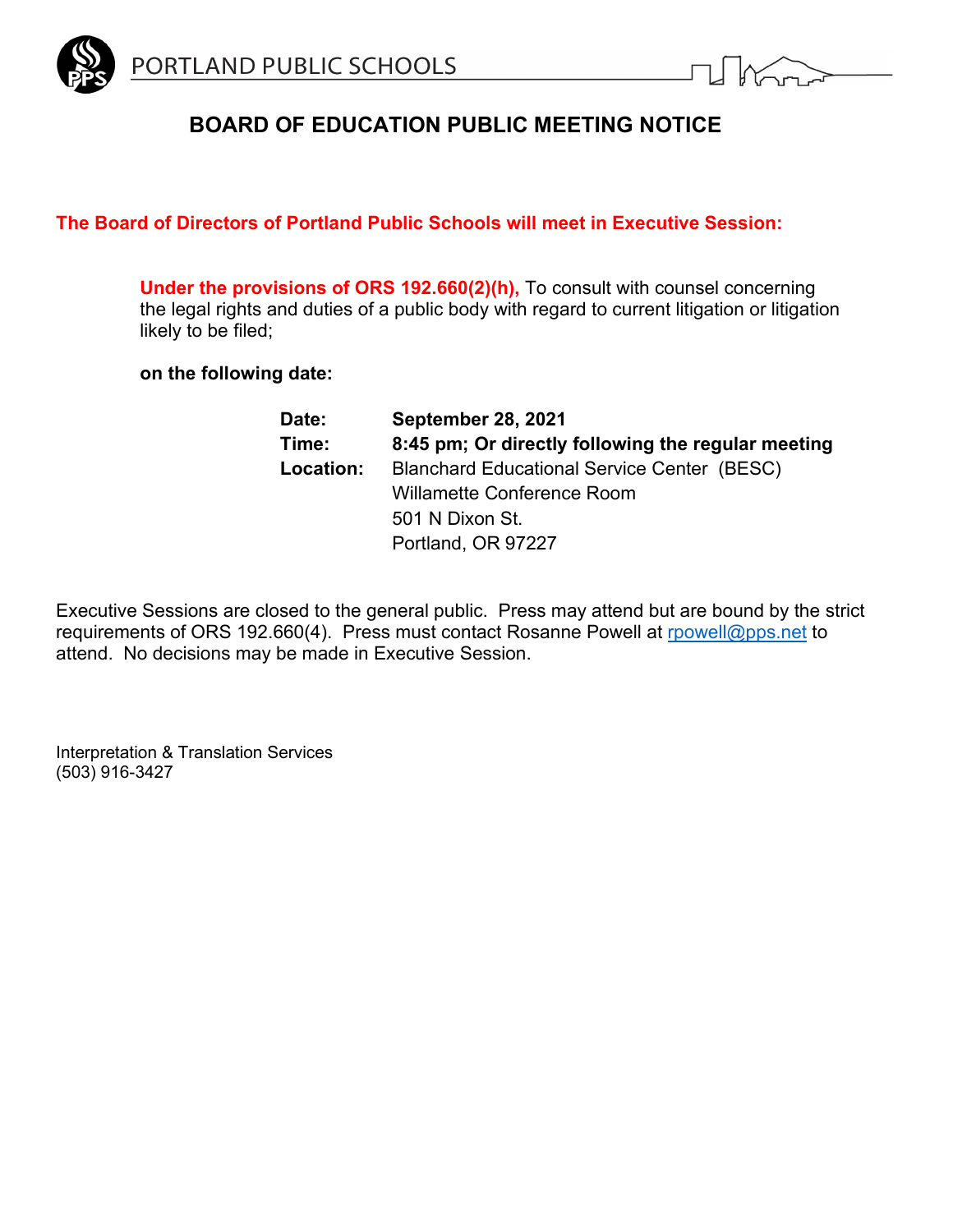

ORTLAND PUBLIC SCHOOLS



## **Chinese**

# 學校翻譯委會

這通告有關波特蘭公立學校教育委員會.若閣下需要有關議會資料內容翻譯或通譯. 請聯略以下的語言聯略人員:

#### **Russian**

*Это сообщение для проведения открытых совещаний Руководящего Совета Портленского государственного школьного округа. Если вам нужно, чтобы эта информация была переведена на ваш родной язык или вы хотите пригласить переводчика на это совещание, пожалуйста, позвоните:*

#### **Somali**

*Hadii aad u baahantahay turjubaan, ama in laguu turjubaano waxyaabaha looga hadlaayo kulanka dadweynaha iyo gudiga sare ee iskoolada Portland, fadlan la xariir:* 

## *Spanish*

Aviso para la reunión pública de la Mesa Directiva del Distrito Escolar de Portland. La reunión se llevará a cabo en un lugar accesible para personas con discapacidad. Las personas que asistirán a esta reunión y necesiten interpretación favor de comunicarse por lo menos con 48 horas de anterioridad a fecha de la reunión, para poder hacer los arreglos necesarios. Personas que desean testificar ante la Mesa Directiva deben apuntarse en la lista para los comentarios públicos antes de que inicie la reunión.

#### **Vietnamese**

*Lời Phủ Nhận Của Ban Ðiều Hành Giáo Dục Ðây là thông cáo về buổi họp công cộng của Ban Ðiều Hành Giáo Dục Sở Học Chánh Portland. Nếu quý vị cần thông dịch những tin tức này, hoặc cần thông dịch viên trong buổi họp, xin liên lạc:* 

#### **Portland Public Schools Nondiscrimination Statement**

Portland Public Schools recognizes the diversity and worth of all individuals and groups and their roles in society. The District is committed to equal opportunity and nondiscrimination based on race; national or ethnic origin; color; sex; religion; age; sexual